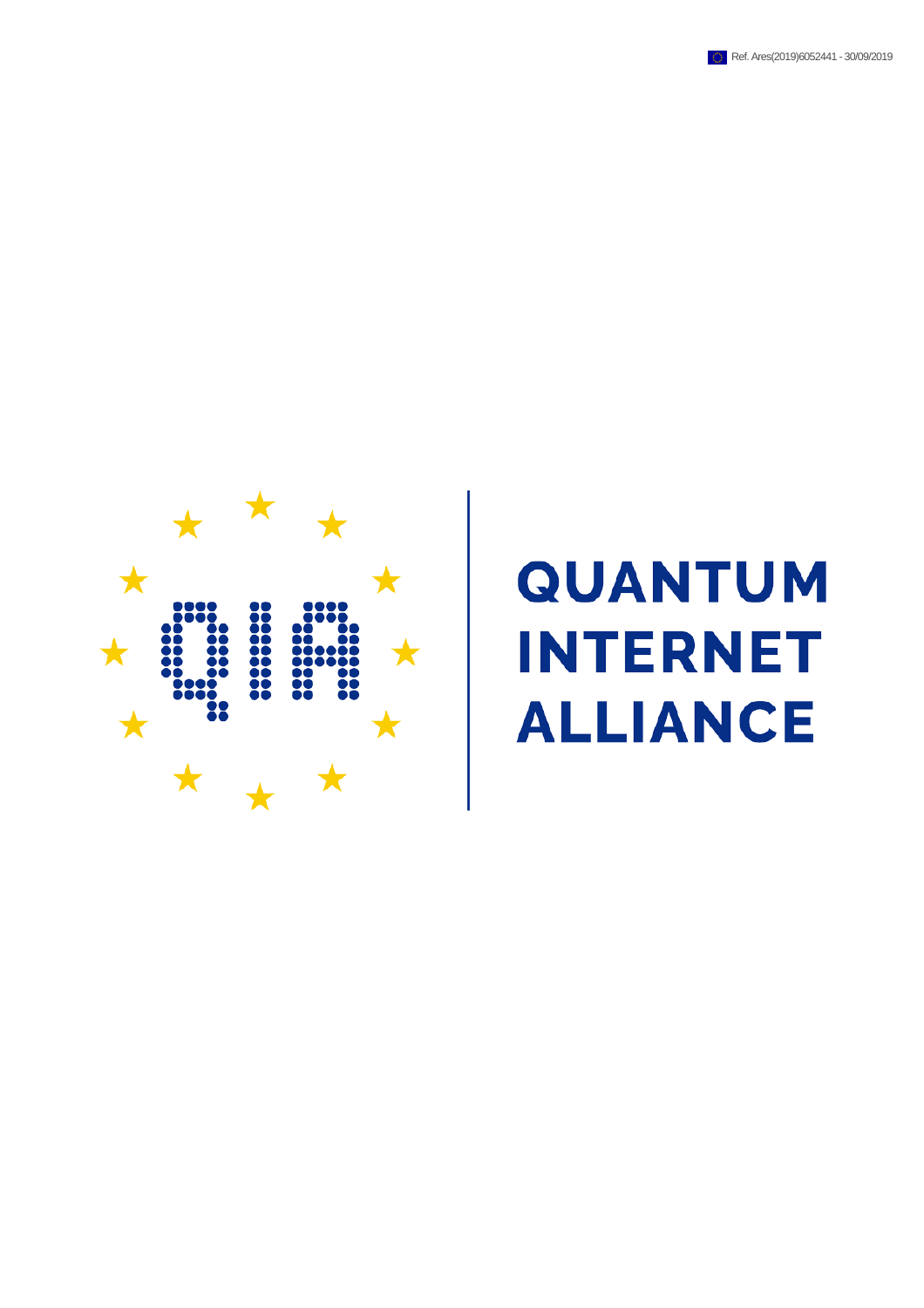

**D3.1 Frequency conversion of telecom coherent states to ion-compatible wavelengths**

## **D3.1 Frequency conversion of telecom coherent states to ioncompatible wavelengths**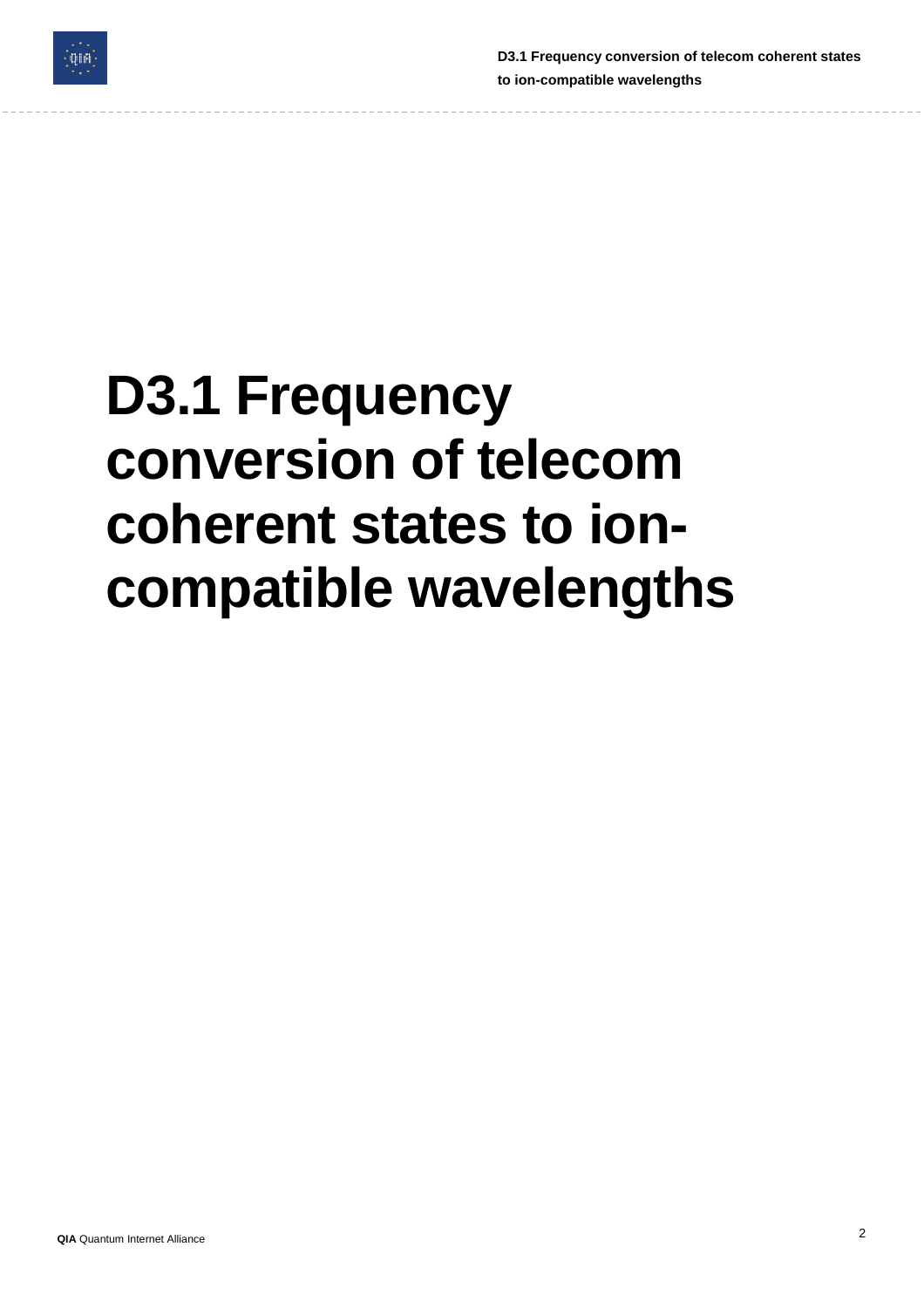

**D3.1 Frequency conversion of telecom coherent states to ion-compatible wavelengths**

## **Document History**

| <b>Revision Nr</b> | <b>Description</b> | Author            | <b>Review</b>    | Date       |
|--------------------|--------------------|-------------------|------------------|------------|
| V1.0               | Final              | Ben LANYON (OEAW) | Stephanie Wehner | 19/09/2019 |

This project has received funding from the European Union's Horizon 2020 research and innovation programme under grant *agreement No 820445.*

The opinions expressed in this document reflect only the author's view and in no way reflect the European Commission's opinions. The European Commission is not responsible for any use that may be made of the information it contains.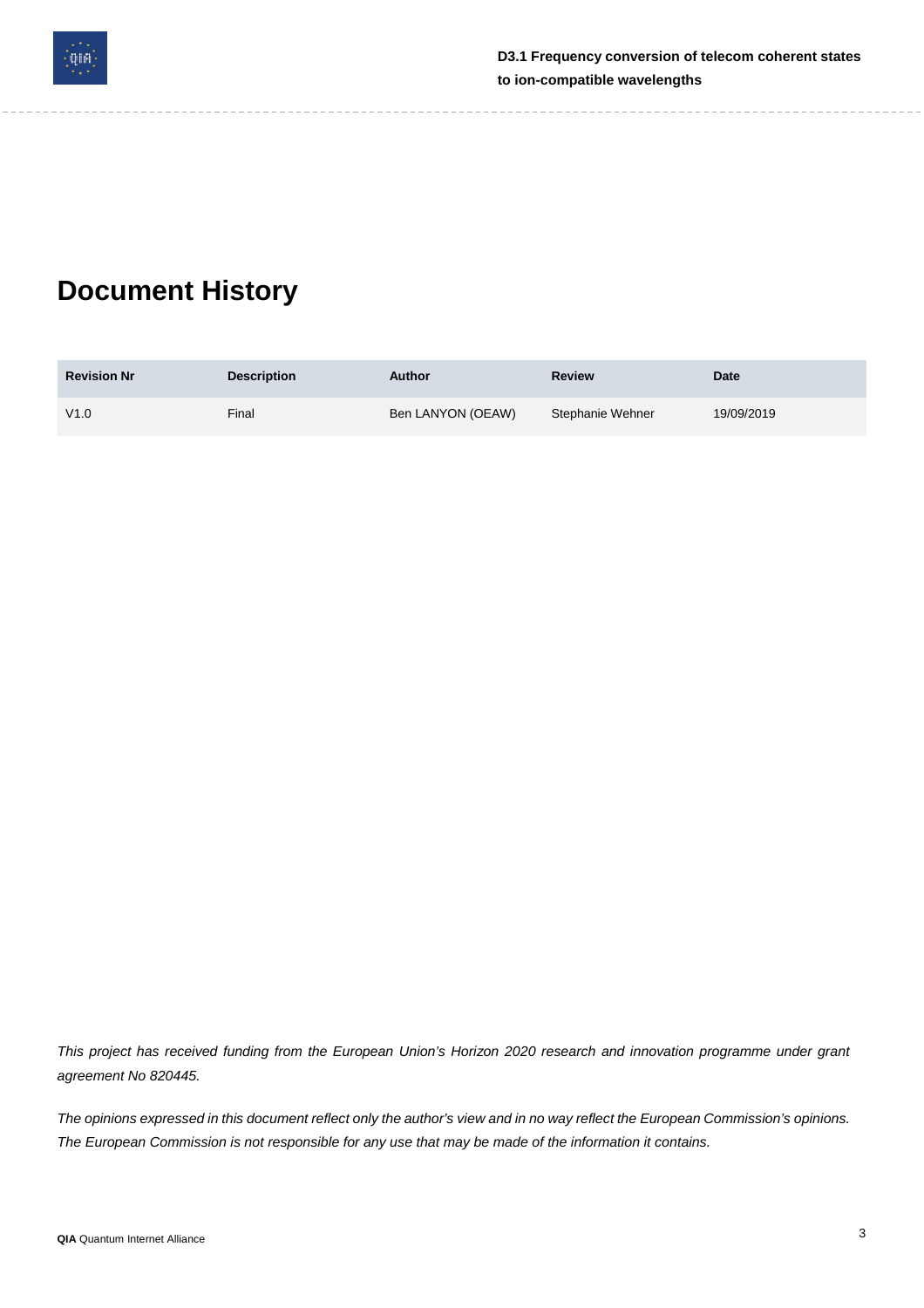

 $\sim$   $-$ 

 $- - -$ 

---------

L.

#### Index

| 3. |  |
|----|--|
| 4. |  |
| 5. |  |
|    |  |
|    |  |
|    |  |
|    |  |
|    |  |
| 6. |  |
|    |  |

 $\frac{1}{2} \frac{1}{2} \frac{1}{2} \frac{1}{2} \frac{1}{2} \frac{1}{2} \frac{1}{2} \frac{1}{2} \frac{1}{2} \frac{1}{2} \frac{1}{2} \frac{1}{2} \frac{1}{2} \frac{1}{2} \frac{1}{2} \frac{1}{2} \frac{1}{2} \frac{1}{2} \frac{1}{2} \frac{1}{2} \frac{1}{2} \frac{1}{2} \frac{1}{2} \frac{1}{2} \frac{1}{2} \frac{1}{2} \frac{1}{2} \frac{1}{2} \frac{1}{2} \frac{1}{2} \frac{1}{2} \frac{$ 

 $- - -$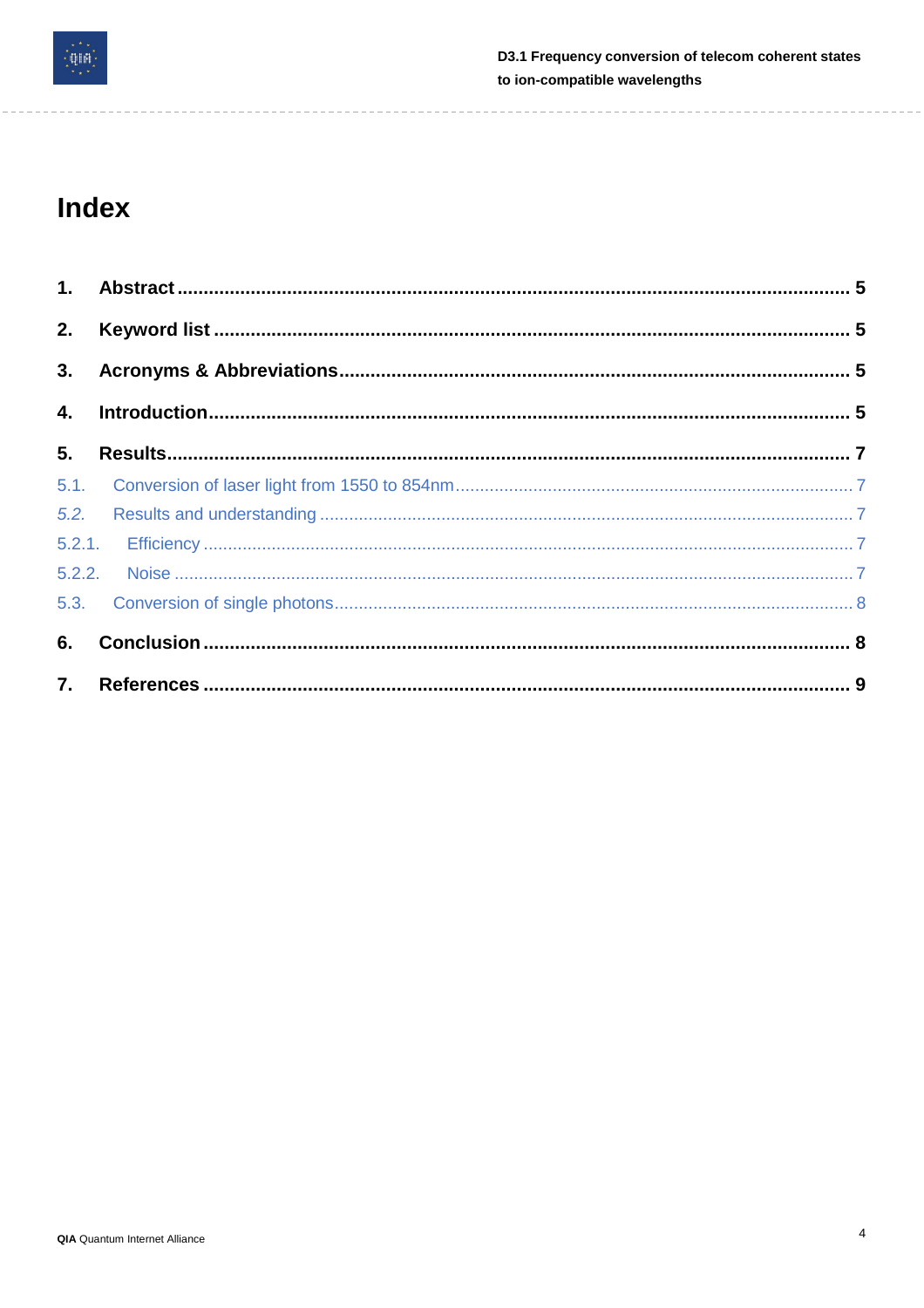

## <span id="page-4-0"></span>**1. Abstract**

The ability to quantum link different examples of matter would provide powerful new possibilities for quantum networking. Such hybrid quantum systems can combine the different strengths and capabilities of the underlying systems. For example, trapped ions are promising end nodes given their strength in quantum information storage and processing, while solid-state memories are promising repeater nodes given their multi-mode capability, high optical depth and deployability. A promising approach to link these two systems is to use photon frequency conversion, to link their individual photon energies via a common telecom wavelength. Here we report on an experimental step towards this on the ion-trap side: we realise and detail frequency conversion of telecom wavelength light (1550 nm) to our ion compatible wavelength (854 nm). After giving more detail on the context of the work, our setup, results and understanding of the conversion of classical (laser) light are given. Finally, preliminary results on the conversion of real single photons from a trapped ion are briefly summarised.

## <span id="page-4-1"></span>**2. Keyword list**

Frequency conversion, telecom, trapped ion, quantum communication, quantum network

## <span id="page-4-2"></span>**3. Acronyms & Abbreviations**

| <b>DoA</b>   | Description of Action                                                     |
|--------------|---------------------------------------------------------------------------|
| EC           | European Commission                                                       |
| <b>WP</b>    | Work Package                                                              |
| <b>10001</b> | Institute for Quantum Optics and Quantum Information, Innsbruck, Austria. |
| <b>ICFO</b>  | Fundacio Institut De Ciencies Fotoniques, Barcelona, Spain.               |
| <b>NV</b>    | Nitrogen Vacancy                                                          |

## <span id="page-4-3"></span>**4. Introduction**

This report concerns a deliverable that is part of our broader task to integrate our experimental platforms to enable long-distance quantum networking (Task 3.3). In particular, the relevant goal and targeted outcome is to make significant experimental steps towards a quantum connection between specific end nodes and repeater nodes.

The ability to interconnect solid-state quantum memories with end node technologies such as trapped ions or diamond NV centres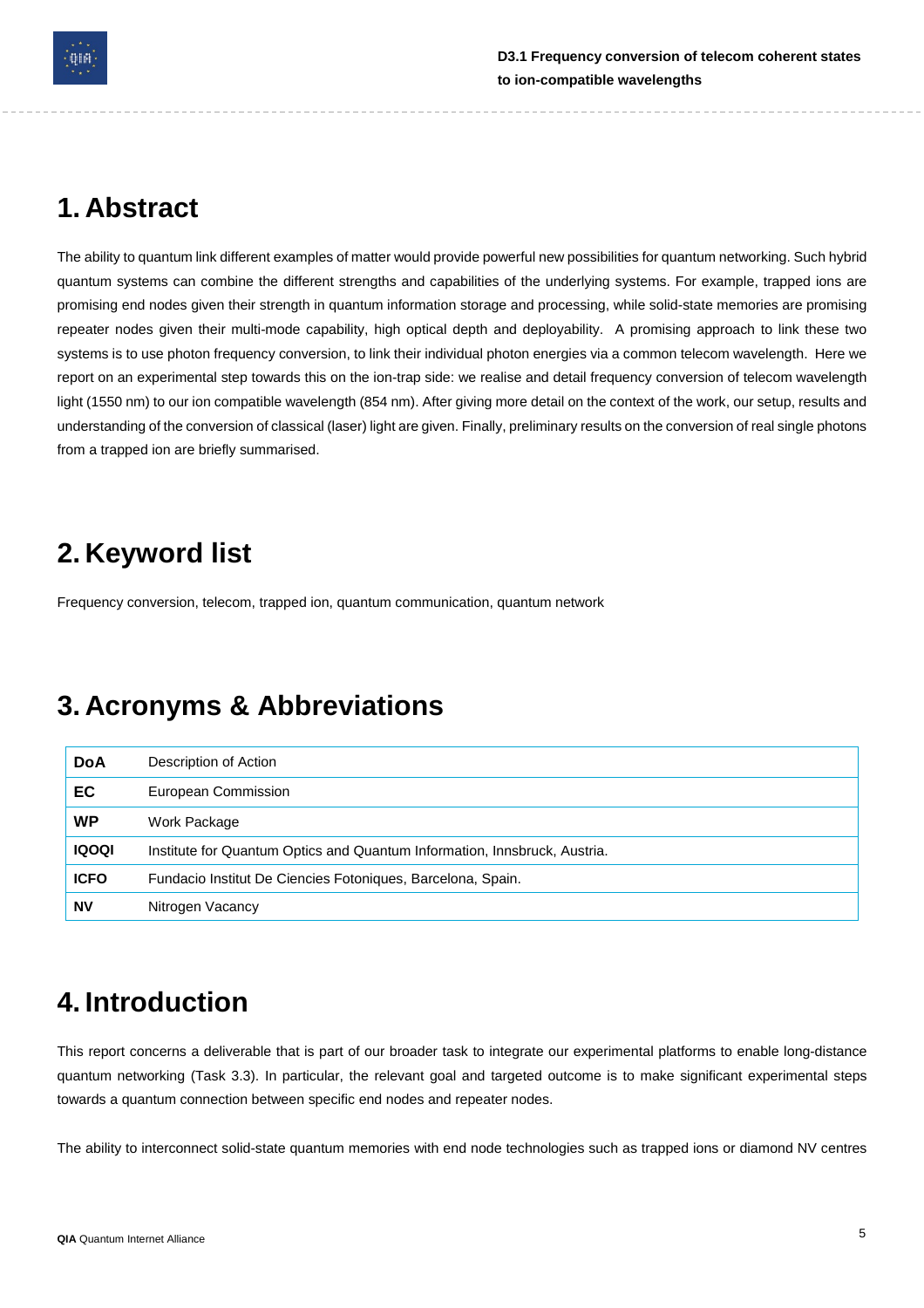

would enable a powerful hybrid system for quantum networking, combing the quantum information processing abilities of the end node system with the multimode storage and convenience of the solid-state memory. The long-term vision, beyond the scope of QIA, is to efficiently create heralded entanglement over long distances using quantum repeaters based on multimode solid-state quantum memories, and then to transfer this entanglement to the trapped-ion or diamond NV end nodes, by way of single photons. To pave the way towards this long-term integration we pursue two projects that link an end node system (WP1) to a quantum repeater system (WP2), and aim to develop and demonstrate the key techniques that would enable two such systems to be quantum networked using photons.

This report is concerned with experimental progress made towards the connection between a trapped-ion end node (WP1) and a solid state quantum repeater (WP2). Over the three year course of QIA our objective is to demonstrate, on the solid-state memory side, the ability to convert single spin-excitations onto single photons that are bandwidth compatible with trapped ions and frequency convert these photons to the telecom band (ICFO).

On the trapped-ion side, our two-year objective is to demonstrate the ability to herald the absorption of light at the telecom band by a trapped ion, using frequency conversion (IQOQI, UIBK). The first experimental step towards achieving our objective is to frequency convert a telecom coherent state (1550 nm laser beam) to be wavelength compatible with our calcium ion at 854 nm. The rest of this report is concerned with presenting the successful achievement of this deliverable.

As a background, we (IQOQI Innsbruck) have recently performed a detailed study and experimental realisation of single photon conversion from 854 nm to 1550 nm in our lab. Our approach is to employ the difference frequency generation process, where an incoming photon at 854 nm has its frequency reduced via interaction with a pump laser at 1900 nm in a crystal with a strong secondorder optical non-linearity. We achieved a high-fidelity polarisation-preserving converter from 854 nm to 1550 nm with a total device efficiency of ~30% for an added photon noise of around 50 counts per second [1]. A key challenge was to understand and minimise added photon noise due to the strong (~1W) pump field. Furthermore, this year we used this system to enable entanglement distribution between an ion and a telecom photon [2].

To study and realise the reverse process (1550 nm photon conversion to 854 nm) required for our research goals in QIA we designed, set up and characterised a new non-linear optical system. While the underlying optical process is the time reverse of the previous work (the difference frequency generation becomes sum frequency generation), we cannot simply run our previous experiment in reverse for many reasons. For example, the in-coupling task into the conversion crystals involves a different combination of wavelengths, the crystal waveguides are multi-mode for certain wavelengths and single mode for others and the end-stage narrowband filtering now must occur at 854 nm instead of 1550 nm. Finally, the underlying source of added photon noise is fundamentally different than before. Consequently, a new setup had to be built and the acheivable efficiency and signal to noise ratio measured.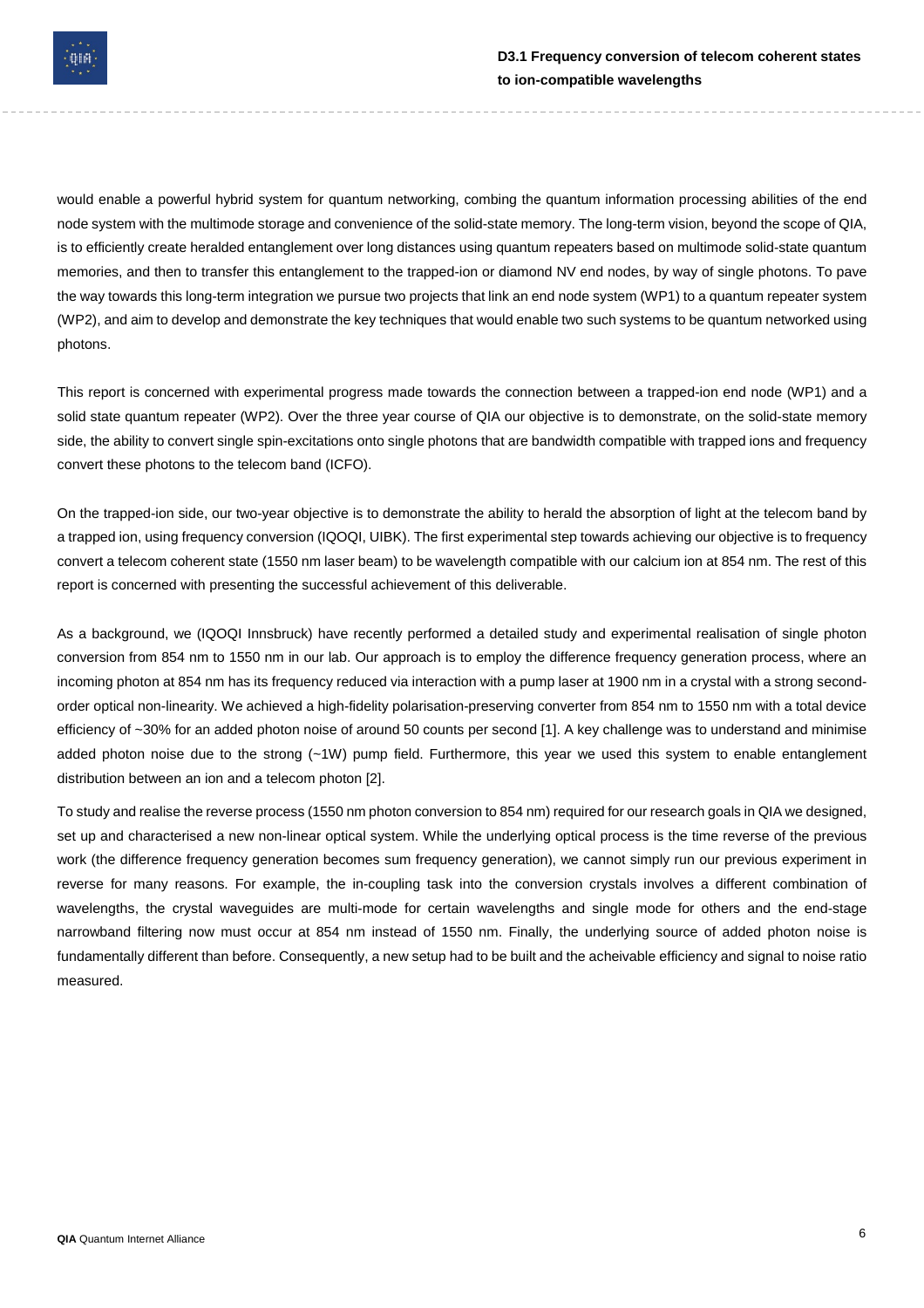

## <span id="page-6-0"></span>**5. Results**

#### <span id="page-6-1"></span>**5.1. Conversion of laser light from 1550 to 854nm**

Our experimental approach was to begin with single-mode fiber-coupled laser light at 854 nm, frequency locked via a wavemeter to within ~1 MHz of our ion 854 nm transition, convert it to 1550 nm via a first frequency 'down' conversion stage and then couple this into single-mode fiber. This telecom laser light was then converted back to 854 nm in a second frequency 'up' conversion stage. Both stages employed free-space-coupled ridge-waveguide-integrated 55 mm long PPLN crystals custom manufactured by NTT Electronics and a 1901 nm 2 W fiber pump laser. The two stages are now described in more detail. The first stage is a duplicate of the 854 to 1550 nm converter presented in Figure 1 of [1] but without the narrowband 1550 nm filter stages. The new second 'upconversion' stage involves different custom optics to overlap and in-couple now 854 nm and 1900 nm (pump) laser light at the input and decouple 1550 nm from 1900 nm at the output. Finally, after filtering, the output 854 nm light is coupled into single-mode fiber. The optical system was built and characterised by PhD student Martin Meraner and postdoc Viktor Krutianskii in our ion trapping lab at IQOQI Innsbruck.

#### <span id="page-6-3"></span><span id="page-6-2"></span>*5.2.* **Results and understanding**

#### **5.2.1. Efficiency**

We injected ~1 mW of 854 nm laser light into the first conversion stage and measured a maximum of 45% efficiency conversion to 1550 nm in the output fiber for 300 mW of 1900 nm pump power (consistent with previous results [1]). The conversion efficiency comparing photon numbers immediately before and after the crystal was 60%, with other losses coming from fiber coupling and other optics. The second (854 to 1550) stage achieved a total fiber-coupled conversion efficiency of 50% for 300 mW of pump **power**. The conversion efficiency comparing photon numbers immediately before and after the crystal was 89%, with other losses coming from fiber coupling and other passive optics. The significantly higher crystal conversion efficiency for 854 nm to 1550 nm (than the reverse) can be understood as follows. The waveguides are multi-mode at 854 nm, and single mode for 1550 nm and 1900 nm. When free-space in-coupling 854 nm light (for the first 'down conversion' stage) it is challenging to avoid exciting higher-order modes of the waveguide which do not convert at the same rates to 1550 nm leading to a lower final efficiency. However, when incoupling 1550 nm and 1900 nm (for the second 'up-conversion' stage) single-mode coupling is ensured.

#### <span id="page-6-4"></span>**5.2.2. Noise**

Any process through which the conversion stage can itself generate noise photons at the output wavelength (854 nm) can flood the single-photon signal and this is a critical issue to the viability of any given single-photon conversion process. We have measured that the dominant source of noise at 1550 nm for our long-wavelength pump (1900nm) is anti-Stokes Raman scattering (phonons in the crystal scatter with the pump laser, upshifting their energy to higher values). To study the noise at 854 nm produced by our 1550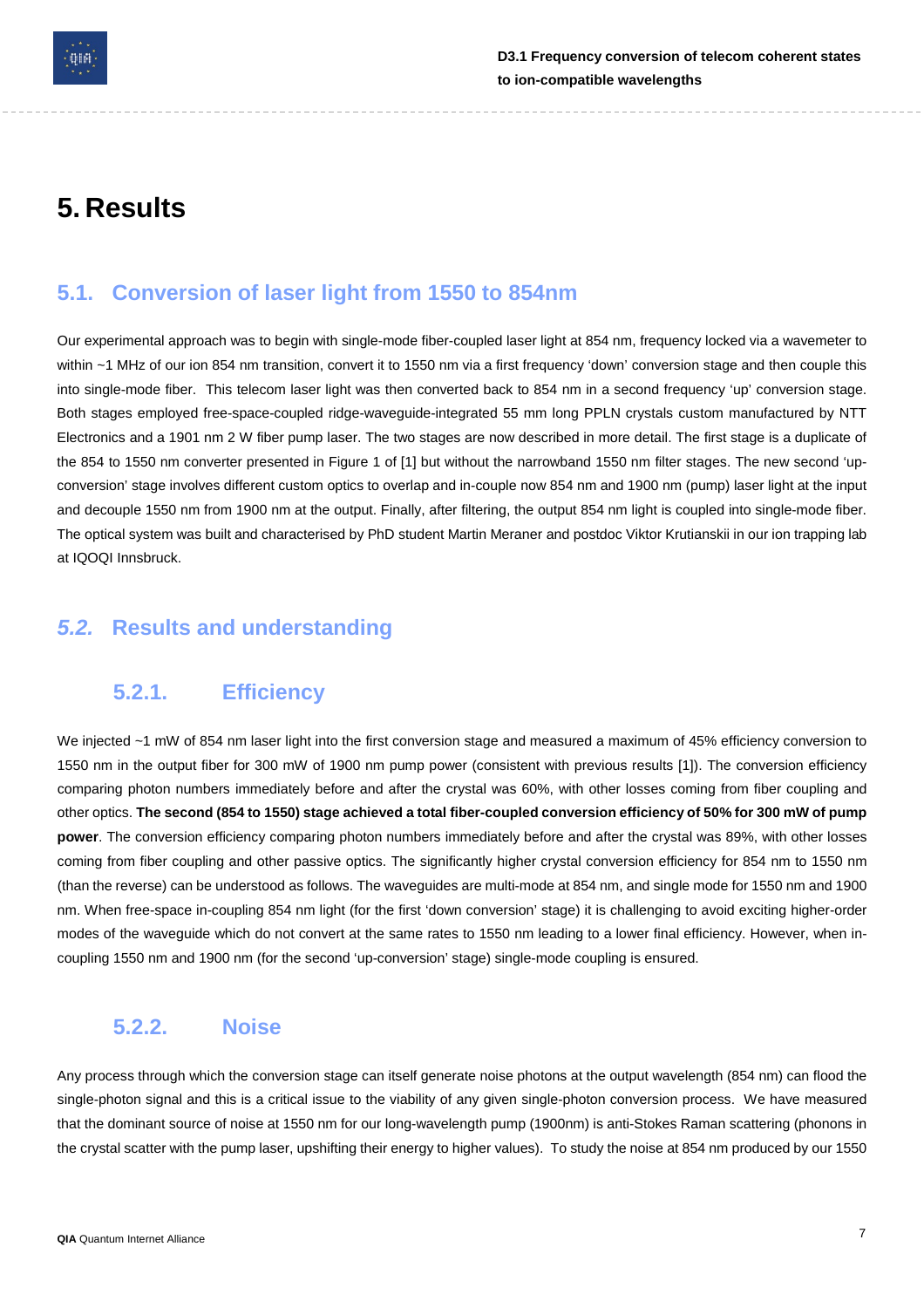

nm to 854 nm converter, we injected only 1900 nm power, and counted photons at the output using single photon counting APDs after a 10 nm bandpass filter at 854 nm. For 300 mW of input power (the value that would achieve the maximum conversion efficiency) we measured ~2000 854 nm photons per second (after correcting for finite detector efficiency). The observed quadratic dependence of this noise on the input pump power is consistent with the noise source being the sum frequency generation of the scattered 1550 nm component of the pump laser with the un-scattered component of the pump. This tell us that the measured noise of the photons lies in the ~50 GHz phase matching bandwidth of the conversion process. Therefore, by filtering down to ~ 1 GHz we should expect a factor ~50 reduction in noise, to a few tens of noise counts per second.

We ordered a custom air-spaced etalon filter from SLS Optics for 854 nm with a ~1 GHz linewidth and home built a temperature stabilisation system. After installation we observed the expected reduced noise rate of a few tens of 854 nm noise photon counts per second. The etalon achieves an 80% transmission at our central wavelength, leading to a slightly reduced total 1550 to 854 nm conversion stage efficiency of 40%.

The threshold telecom single photon source rate to achieve a signal-to-noise ratio of > 1 after our converter is therefore a hundred photons per second or more (given the finite conversion efficiency of the device). This is certainly reasonable to expect from a solidstate quantum memory, or a trapped-ion-system photon source.

#### <span id="page-7-0"></span>**5.3. Conversion of single photons**

We applied our conversion system to photons emitted from our ion end node. That is, trigger by a laser pulse, the ion emitted an 854 nm photon which was then coupled into single-mode fiber, converted to 1550 nm by the down conversion stage and then converted back to 854 nm by up conversion stage. The preliminary and unpublished results show preservation of the single-photon wavepacket shape and an end photon signal-to-noise ratio of  $\sim$  5. This signal-to-noise ratio could be doubled using photon detectors with reduced dark counts and further increased by producing (temporally) shorter photons from the ion, which is the subject of current work.

## <span id="page-7-1"></span>**6. Conclusion**

We achieved conversion of telecom laser light to a trapped ion-compatible wavelength of 854 nm with a total fiber-coupled efficiency of 40% for an added photon noise of ~20 counts per second and filtering bandwidth of 1 GHz. This system would therefore be capable of converting telecom photons from an expected solid state quantum memory source while achieving a SNR of greater than one: a key threshold for our future project goals. Finally, in a preliminary experiment we used our system to convert telecom photons originating from our trapped-ion source, achieving a signal-to-noise ratio of ~5. While this value is already above threshold for preserving photon-matter entanglement through the interface, there is significant room and known paths for improvement.